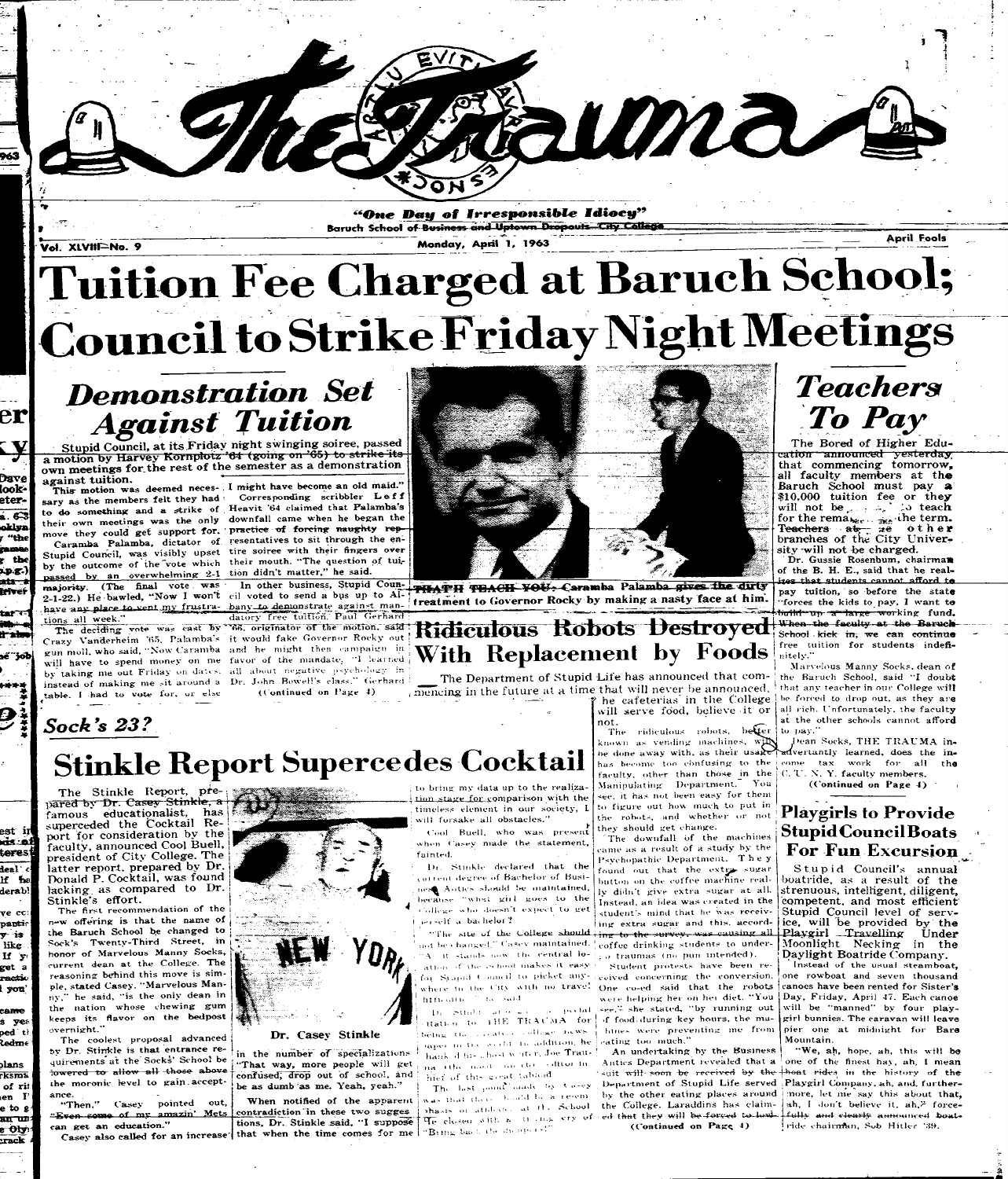THE TRAUMA

"One day of irresponsible idiocy" **Bernard M. Baruch<br>of Business find Public Admissi<br>The City College of New York** exington Avenue. New York

Joe Trauma

|                            |                                     | .                      |
|----------------------------|-------------------------------------|------------------------|
|                            | The Most Superb                     |                        |
| Steve Holman               |                                     | *Tu:                   |
| Coach                      |                                     | Kichael Mitz           |
| Mike Del Jewish            | <b>Co-Basiness Manipulators</b>     |                        |
| Nebbish Editor             |                                     | Despise Gar            |
| <b>Tommy "the Greek"</b>   |                                     | $\cdot$ $-$ Goon       |
| <b>Del Jewish's Flanky</b> | Oivin Yoskowitzkyowi                |                        |
| <u> Sebo, "duh Byrd".</u>  |                                     | Advertising Bangler    |
| Foolish Editor             |                                     | Phyllis Wangh          |
| Marcus Grunt               | $\mathcal{L} = \{ \mathcal{L} \}$ . | <b>Billings</b> Goofup |
| - Copycat                  |                                     | Steven Poor            |
| Flossie                    |                                     | Bookkeeper, jr.        |
| <b>Cseless Editor</b>      |                                     | Marcus Assinin         |
| Alan Funt                  |                                     | Picture Waster         |

Worm Tockerhead  $A \cup \{m, m\} \times F$  bundle

Babbling Brooks Double Hassbern

Group of Incompetents: Lance Sappanuggie, Marlon Cohen, Douglas - I hope THE TRAUMA is con Dillon, Sholom Dinsky (homest!), Mike Belchkin, Paula Giangrecewitz, enough to print this because Rick Glands, Habie Babie, Baby Renee, Taube Less, Lover Lipps, am a psychology major, and Pot Belly, Nelson Nala, Dale Pleck, Seth Tarnished, Ronald Waste, Ira you print it, I will give a free Yelling, and Beau Yoskowitz.

Less than Incompetents: West Berlin, Mel Heartburn, Farmer Freeman, Stu Kaphead, Lanny Hugodau, Lew Lippy, Marc Saxnon, Jeff glad to shrink). Packsa, Joe: Posenbyrd, Stevernio Rosenshlogg, and Jay Worser.

Business Flunkies: Chuch Adoreasteinabeer. Peter Schöen, Ed Wallase, Joy Poorly, Fearless Frankfuter, Sheneedsa Paina, Buzy Body, and Edward Gilbert.

TRAUMA Rubber Stamp: Learners: Eddie Gulley, William Turnips, Sammy Rannyfingers, John Wayne; Stooges: Julie Belger, Bob Pinhead. Harvey Sanddoon, and Roy Wineworm.

# **Faculty-Tough Darts**

Ha, ha! The faculty will pay. Now, big men, aren't you sorry that you scheduled midterms on the day that Stupid Council wanted to hold a strike?

But really, we have a tradition of mandatory free tuition for students. Nobody ever told anybody else that the same tradition held true for the teachers. Ha, ha! We feel! very little pain. Only when we laugh, Ha, ha!

THE never finish this editorial unless Babbling Brooks stons tickling-me. Hu, hu!

## We Love You Council

Standel Council basedone it again. They have really gone out on a hum tols time and will hever be able to recover. We ean't imagine how they could do a damb thing like they . But they did it.

THE TRAUMA warned them. We said they should re frain from doing it. But they were too smart. They wouldn't listen. And look what happened to them.

Students let's unite and stamp out Stupid Council for its deed, and never again let them do a thing like that.

What did they do, you ask? I don't know. But they always do something stupid enough to merit this type of editorial. Or else, why would they be called Stupid Council? Ha, ha! (That Brooks is back again.)

### Crazy and Mixed Up

THE TRAUMA is a very fortunate paper. Its history will will be presented April 1 and farten announced that a meeting be one day of irresponsible idiocy. So those who write 31, by Weatron, the School's will be held tomorrow at 12 to deletters don't have to be responsible in order that their letters theater producing agency be printed. But, of course, we don't have to print them, be **cause** we aren't responsible

The other day we heard a dispicable sound. Some stull Tell, dahling, we are looking vor- received many complaints from dents were singing "Manny is our leader, he must be re-ward to a vonderful performance, motorists who found it impossible moved!" Really! You would think they would be polite and and ye can't vait for opening might, to move through the fog created. nse Emanuel.

We have the perfect silution for the finals schedule Give all exams before registration. Then nobody will complain when they are given, as notedy will know what to study or even what courses they are taking

We feel that "Choo Choo" Coleman of the New York Mets should marry "Cha Cha" O'Brien of that weekly television show. Then, when they went to sleep at night, she would say "Good night, 'Choo Choo'" and he would say "Good might, 'Cha Cha.

Brooks is through here. Now he's going downstairs to th kle Dean Wutherford Wrong

### April Fool's to You

Happy April Fools Day to one and all. We hope you had refused all requests as we are look. fun reading this issue, and if you think we were sober when ing for the most able person. When we wrote it, no comment.

医可弗雷亚氏征



Call Me Irresponsible To the superb Editor of **THE TRAUMA!** 

THE TRAUMA

I have had it. Every time I write a letter to THE TICKER, it is never published the way I write it. ary They call me irresponsible and say ad call narges. How dare those rotitz<sup>f</sup>ten miserable incompetents say I <del>teall names. I feel</del> fram going to !  $V_{\text{PT}}$  cry.

It all started when some dumb 1. girl named Flossie did a really erazy thing. I mean something. ne only psychopathic fools do-she said murderers should be killed. the you know what. (She shouldn't be allowed to say that. Otherwise, my whole family <del>with the sublimental t</del>race

analysis to all the editors (and " "even Flossie, whose head I will be

Fonny Dish '63



<del>fiet out your crying towels.</del> Tomorrow, THE TICKER, an inferior publication to THE TRAUMA, will be back at the old stand.

www.oristander.com/contains and the reservation of also feel of the art and



It looks like someone got into the April Fools spirit before we did.



The season's latest smash "Lady Chatterbox's Lover."

Miss Majory Seyerdister, press. away with smokers. It seems that dent of Weatron, gayly forecast the New York City traffic bureau. Let me say dis, dabiing, dear, in downtown Manhattan sweetie, honie, dis has been a very educating process, especially for our leading lady.

male production, as no girls volun- for foreign students Thursday. teered, too strange to be true.

view with THE TRAUMA, in a Bigot Bardott, and Dean Fig Newlong distance phonecall from Niles ville, Madam Lizziebeth Tailor begged and pleaded for the role of Lady Chatterbox, She exhorted and cried, basing her qualifications on dents in the auditorium Saturday her past experimeces.

Needless to say, THE TRAUMA commodated. will Babbling Brooks come?

To the superb Editor of THE TRAUMA:

They tried to hush it up. I said ing crowd last week. He sai they tried. But succeed they did urination was of much great not. They failed. Ha! Ha! They portance for what goes in mu failed. Now the truth shall per- Lout and elimination makes t **vail**, for as Alfred Newman said in  $\frac{1}{2}$  world we round. 1959, "The truth is false when it. Wish I Said That: All Chineis not true." I shall never forget look alike. They all have cavit: this quote for it has had a pro- in their teeth. found effect on my life, surmount-It is a far better thing I do ing the problems caused-by my ending this letter than I have evpoor toilet training. The connecdone before. tion? I read it while sitting on Merry Christmas.

Local gossip via the grapevine has it that Marvelous Manny-Socks and Wutherford Wrong have been seen in the swank parts of town together and that cuddling seems to indicate marriage plans in the near future. They met on statement that "a girl in slac location at 23 Street while both may be very distracting to  $\overline{a}$  b were filming "How to Build a fessor or fellow student."

School Without Really Trying." This statement could not The picture was condemned by further from the truth. Have many organizations because of a ever noticed that a female in sla scene taken in the pool. The cen- shows less expanse of flesh th one of the short skirts that sors acted quickly. A Wish I Said That: "A dead man now the yogue of our coeds. Hmany times have you been distracan't blink his eves." Rumor has it that that swingout ed by a lovely coed showing arlar between Dr. Lovely Israel and amount of her legs, namely abo Professor Maury Benewitz was her knees. This is definitely  $m_i$ quite a beaut. Izzy walked away stimulating than a girl in slacks with two black eyes and was cry- The proof of the matter is th ing from the ears, while Maury many of the older faculty membe complained that his tummy hurt purposely seat the girls in his clahim. directly in front of him. Need mo-Confusius say many years ago be said?

that all Americans look the same:



The Accounting Society will hold. Plan will be able to pick up the a meeting in 1102 of the district ! Mickey More club call and ercourt heuse of the Supreme Court (in the House Plan Lounge, locatin Houston, Texas, Thursday. The [at Fairyland playground in Cano " their diseas lon wilt con." - land, Long Island, cern the minor inistakes made by them on an audit of the books of Billie Sol Estes The Chastie Activities Boa

The Ferndock Oggling Society (F. O. S.) announced the miblication of a new Beaver Handbook **Sets** The handbook will describe how to properly worship, care, and feed bronze beavers.

> (1) F. C. president Zany Clownceide whether it is advisable to do

hold a "Rocky Roast" Thursda All situdents and New York's teemed Governor are invited to Simple Aifa, the honorary good, tend. This unfortunately will be an all- off society, will hold a reception  $A \mid P \mid E \mid S$ , the national servi-Among those to be redepted are fraternity, will run its first servic However, in an exclusive inter- Gina Lollabdoirge, Deena Doors, in twenty-three years in 1974. The group will assist students into an out of the elevators during the first

Boosted will entertain all stu

All those who wish to join House Seniors.

Monday, April 1, 196:

# Letters to THE TRAUMA

# He Babbles

they all have teeth.

Sex is not the most importathing to the paramecium said  $l$ John Bowell before an overw

Babbling Broo-.

### To the superb Editor of THE TRAUMA:

I definitely do not agree with

Legs Diamond

Females, however, cannot be ac-

captures tated: A (C) B. that's he chaotic they are) has announce that they have suspended the selves from all publicity rights the remainder of the semester. The Intra-Mingling Broad. Board, had set up headquarters. the girls' locker room, rather the the boys'. Its all male membershi ' is expected to continue and migl

# A sunge Republican Chib h

announced that they fare bette than the Young Democratic Club. The Young Democratic Club w

# seven weeks of that year

Lexingcon, the senior yearboo. will be sold to all students who ar dertain that mathematics 152 wikeep them from ever becomin.

### By Boy Waddadish

Monday, April 1, 1963

In conjunction with the new Stupid Life administration's "moving forward looking be- $\dagger$ hind" policy, Madame Thursday Welt '37-21-35 has been named the new dean in charge of students' activities.

Madame Welt is replacing Dean Wutherford Wrong, and will work side-by-side with Dean Fig Newton in many of the affairs that he has planned for the coming semester, both day and evening session. Marvelous Manny Socks, dean

of the Baruch School, searched <del>hich and low for a successor, bu</del> no one displayed more experience than Madame Welt. "Her knowledge of extra-curricular activity is exhilirating." rejoiced the dean.

Madame Welt first gained fame at a meeting of Stupid Council when her picture was passed around by the male representatrue, because she wasn't wearing | I have been breaking my back

pointment. Madame Welt said "Tee with no background, gets the job. hee, isn't that sweet. I just adore What does Marvelous Manny see soothing student problems." In a completely off-the-record Later in the day, the dean took

**THE TRAUMA** 

congratulates

STUPID COUNCIL

on being so

**STUDENT** 

wishes

Ida Fitz

best of luck

after her engagement to

Harper M. Gribney

 $(Blintz 63)$ 

'64

**Waddle** 



OH YOU DOLL: Madame Thursday Welt tells TRAUMA editor, Joe Trauma, "Why don't you come over and see me sometime?" (Trauma is not in the picture because he has fainted.)

tives. The boys claimed they wan- interview with THE TRAUMA, the advice of THE TRAUMA and by Slobovnik, each with the same of rope ladders which would be ted to examine her clothes. (This, Dean Fig Newton exclaimed, muf- visited his optometrist to increase sickening plea: "Bring Back hung on the Lexington Avenue it turns out, couldn't have been fling his tears, "=""+\* anyway! the strength of his everlasses. Harry!"

<del>working for the School for the past</del> Upon being informed of her ap- twenty-eight years and she, a girl in her; all I see is--blah."

Hillel Lecture show up at the Baruch School Dr. George Lincoln Rockwell (P. M. D., or Pseudo-M.D.) will <del>esse</del>r on "<del>fakies and Moral</del>ity" in ' the Twentieth Century from the Viewpoint of an Extreme Pacficst' Thursday at 12:59 at Hillel Headquarters. Morningbird. Francis Smellman and Bablo Said Gold will

Dr. Rockwell is remesentative of a new faction completely by Vo appear. been noted for his on ond ap. Abollo theaters in the New York nemach Mo antibourly problems. The a reasonal, bening the contains thereof, "and they are under conmiterview with THE FRAUMA, Dr. Start Torveillance? Rockwell revealed that mosaic pairs in Mr. Zegory is a well known com-

not me."



is a perverted man obsessed with edian who has appeared at such an inferiority complex, "Actually, exclusive clubs as the Cosmos Club-I love everybody, but how else and the Metropolitan Clubs in could I make a buck. The Jews are Washington (J.F.K. was refused being picked on by everybody since admitance), the Kool Klub of Kar- Whites," "The Blacks." "Teach Tve taken your money, my uncle Adolph started it, why offna, the New Arts And Crafts Your White Friends How to Talk.2 There's one thing I've learned Palace, and numerous other urban and "How To Sit On a Barstool From that damned math; retreate.

field Among them: "Experiences in Legs and Squirming Because You As everyone knows, a Chicago Playboy Club When the Have to go to the Mens' Room, Only one thing's for sure. Lights are Down Low," "The but Can't Leave."

**THE TRAUMA** 

Page Three

has announced major revisions in the ways and means of

inating all unnecessary stops."

A suggestion made by many Mr. Slobovnik. Bartich School students has been ignored by the powers that be.

"It is interesting to note." he

to the prenatal position," added

"Finally," he stated, "we are anticipating City Planning Com-Hundreds of letters were received mission approval of the purchase side of the building."

Passing, No!

Flunking, Si.

Come here little flunkie

**Will Zegory Make Scene?** We'll Soon Learn Answer Tickets are now on sale for the Rick Zegory one-man

spectacular to be held Saturday night, April 31. Zany Clown-**Rockwell** Sets farten 21, president of Non-Maternity Club, emphasized, however. "that students must<sup>3-</sup>

uuditoriu<del>m one week prior to</del> the scheduled date of per $formance.$ 

"This." announced Mr. Clownfarten. "is merely a precautionary measure. In this way, if Mr Zegory's agent, Alfred E. Neuman, commits any terrors' Roll can house any of the nights between April 24 and April 31 during which

Methodolitan and Zany con-



Rick Zegory

Smoking a Cigarette While Tell- It's to sell on installments Mr. Zegory is the author of ing-Jokes While Sipping A Scotch Don't settle for cash. many books in the social science on the Rocks While Crossing Your. If you buy on mstallments

And tell me your trouble. Cause whatever vou've got. I've got it double. You've flunked Bio, 5 and Math  $150?$ Well I've failed them twicg, How's that for nifty? You can't tell a low From a hole in the ground? <sup>4</sup> Well, neither can 1. And I've been around. You've got Mr. Ex for 152? Now I have had him. And Professor Y too. Now it's your last chance To stay in this College. Oh, go out and work: Don't waste all that knowledge! Your curse is it Math2 " I know it is rough. But what can be said. Except that it's tough. You've failed again: Now it's not funny. But what's there to say You'll pay through the nose I do all the homework: I study and study. **But whatever I do** My grades turn out cruddy Eve had it with math: I'm tired, I'm tired! But, I'll be damned.